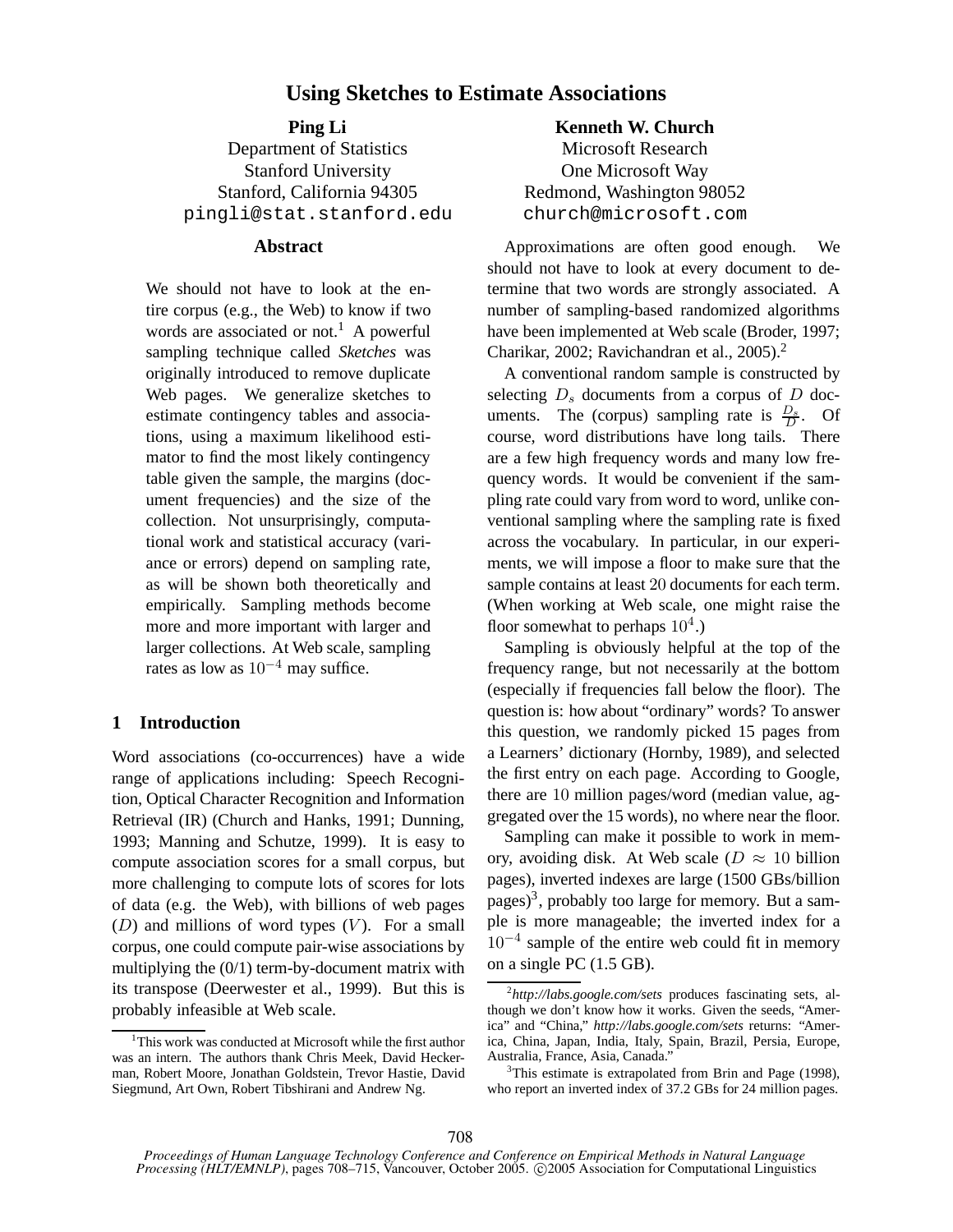Table 1: The number of intermediate results after the first join can be reduced from 504,000 to 120,000, by starting with "Schwarzenegger & Austria" rather than the baseline ("Schwarzenegger & Terminator"). The standard practice of starting with the two least frequent terms is a good rule of thumb, but one can do better, given (estimates of) joint frequencies.

| Query                       | Hits (Google) |
|-----------------------------|---------------|
| Austria                     | 88,200,000    |
| Governor                    | 37,300,000    |
| Schwarzenegger              | 4,030,000     |
| Terminator                  | 3,480,000     |
| Governor & Schwarzenegger   | 1,220,000     |
| Governor & Austria          | 708,000       |
| Schwarzenegger & Terminator | 504,000       |
| Terminator & Austria        | 171,000       |
| Governor & Terminator       | 132,000       |
| Schwarzenegger & Austria    | 120,000       |

#### **1.1 An Application: The Governator**

Google returns the top  $k$  hits, plus an estimate of how many hits there are. Table 1 shows the number of hits for four words and their pair-wise combinations. Accurate estimates of associations would have applications in Database query planning (Garcia-Molina et al., 2002). Query optimizers construct a plan to minimize a cost function (e.g., intermediate writes). The optimizer could do better if it could estimate a table like Table 1. But efficiency is important. We certainly don't want to spend more time optimizing the plan than executing it.

Suppose the optimizer wanted to construct a plan for the query: "Governor Schwarzenegger Terminator Austria." The standard solution starts with the two least frequent terms: "Schwarzenegger" and "Terminator." That plan generates 504,000 intermediate writes after the first join. An improvement starts with "Schwarzenegger" with "Austria," reducing the 504,000 down to 120,000.

In addition to counting hits, Table 1 could also help find the top  $k$  pages. When joining the first pair of terms, we'd like to know how far down the ranking we should go. Accurate estimates of associations would help the optimizer make such decisions.

It is desirable that estimates be consistent, as well as accurate. Google, for example, reports 6 million hits for "America, China, Britain," and 23 million for "America, China, Britain, Japan." Joint frequencies decrease monotonically:  $s \subset S \implies \text{hits}(s) > \text{hits}(S)$ .

$$
\begin{array}{c|c}\ny & \sim y \\
x & a & b \\
\hline\n\sim x & c & d\n\end{array}\n\quad\n\begin{array}{c|c}\ny & \sim y \\
f_x = a + b & x & a_s & b_s \\
f_y = a + c & x & c_s & d_s \\
D = a + b + c + d & x & c_s & d_s & b_s \\
\hline\n\end{array}\n\quad\n\begin{array}{c|c}\nx = a_s + b_s \\
n_x = a_s + b_s \\
n_y = a_s + c_s\n\end{array}
$$

(a) (b) Figure 1: (a): A contingency table for word  $x$  and word  $y$ . Cell  $a$  is the number of documents that contain both x and y, b is the number that contain x but not  $y$ ,  $c$  is the number that contain  $y$  but not  $x$ , and  $d$  is the number that contain neither  $x$  nor  $y$ . The margins,  $f_x = a + b$  and  $f_y = a + c$  are known as document frequencies in IR.  $D$  is the total number of documents in the collection. (b): A sample contingency table, with "s" indicating the *sample space*.

#### **1.2 Sampling and Estimation**

Two-way associations are often represented as twoway contingency tables (Figure 1(a)). Our task is to construct a sample contingency table (Figure 1(b)), and estimate 1(a) from 1(b). We will use a maximum likelihood estimator (MLE) to find the most likely contingency table, given the sample and various other constraints. We will propose a sampling procedure that bridges two popular choices: (A) sampling over documents and (B) sampling over postings. The estimation task is straightforward and well-understood for (A). As we consider more flexible sampling procedures such as (B), the estimation task becomes more challenging.

Flexible sampling procedures are desirable. Many studies focus on rare words (Dunning, 1993; Moore, 2004); butterflies are more interesting than moths. The sampling rate can be adjusted on a word-byword basis with (B), but not with (A). The sampling rate determines the trade-off between computational work and statistical accuracy.

We assume a standard inverted index. For each word  $x$ , there are a set of postings,  $X$ .  $X$  contains a set of document IDs, one for each document containing x. The size of postings,  $f_x = |X|$ , corresponds to the margins of the contingency tables in Figure 1(a), also known as document frequencies in IR.

The postings lists are approximated by *sketches*,  $skX$ , first introduced by Broder (1997) for removing duplicate web pages. Assuming that document IDs are random (e.g., achieved by a random permutation), we can compute  $skX$ , a random sample of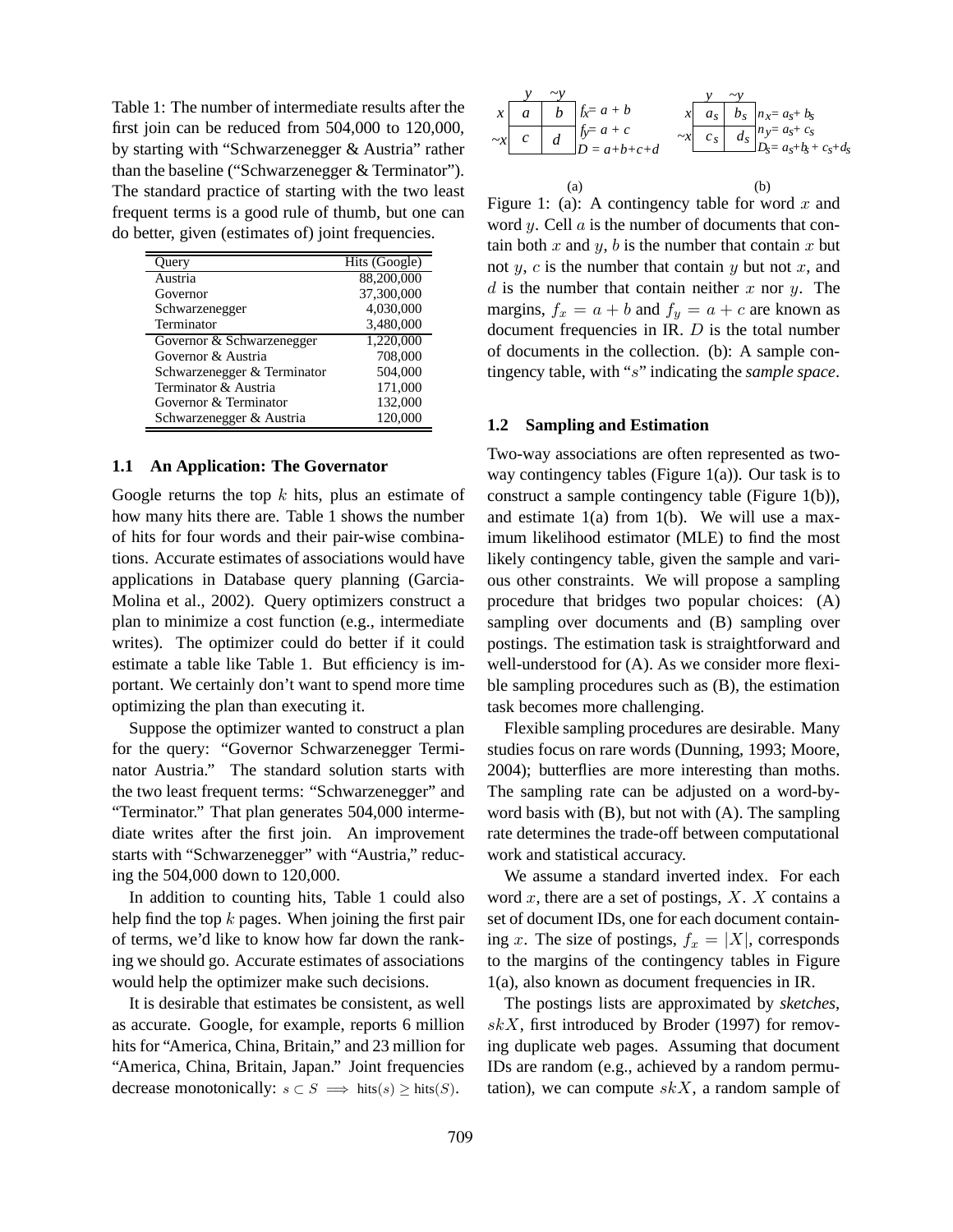$X$ , by simply selecting the first few elements of  $X$ .

In Section 3, we will propose using sketches to construct sample contingency tables. With this novel construction, the contingency table (and summary statistics based on the table) can be estimated using conventional statistical methods such as MLE.

# **2 Broder's Sketch Algorithm**

One could randomly sample two postings and intersect the samples to estimate associations. The sketch technique introduced by Broder (1997) is a significant improvement, as demonstrated in Figure 2.

Assume that each document in the corpus of size  $D$  is assigned a unique random ID between 1 and  $D$ . The postings for word x is a sorted list of  $f<sub>x</sub>$  doc IDs. The sketch,  $skX$ , is the first (smallest)  $s_x$  doc IDs in X. Broder used  $MIN_s(Z)$  to denote the s smallest elements in the set, Z. Thus,  $skX = MIN_{s_x}(X)$ . Similarly,  $Y$  denotes the postings for word  $y$ , and  $skY$  denotes its sketch,  $\text{MIN}_{s_y}(Y)$ . Broder assumed  $s_x = s_y = s$ .

Broder defined resemblance  $(R)$  and sample resemblance  $(R_s)$  to be:

$$
R = \frac{a}{a+b+c}, \quad R_s = \frac{|\text{MIN}_s(skX \cup skY) \cap skX \cap skY|}{|\text{MIN}_s(skX \cup skY)|}.
$$

Broder (1997) proved that  $R_s$  is an unbiased estimator of  $R$ . One could use  $R_s$  to estimate  $a$  but he didn't do that, and it is not recommended.<sup>4</sup>

Sketches were designed to improve the coverage of a, as illustrated by Monte Carlo simulation in Figure 2. The figure plots,  $E\left(\frac{a_s}{a}\right)$ , percentage of intersections, as a function of (postings) sampling rate, s  $\frac{s}{f}$ , where  $f_x = f_y = f$ ,  $s_x = s_y = s$ . The solid lines (sketches), E $\left(\frac{a_s}{a}\right) \approx \frac{s}{f}$  $\frac{s}{f}$ , are above the dashed curve (random sampling),  $E\left(\frac{a_s}{a}\right) = \frac{s^2}{f^2}$  $\frac{s^2}{f^2}$ . The difference is particularly important at low sampling rates.

#### **3 Generalizing Sketches:** <sup>R</sup> <sup>→</sup> **Tables**

Sketches were first proposed for estimating resemblance  $(R)$ . This section generalizes the method to construct sample contingency tables, from which we can estimate associations: R, LLR, cosine, etc.



Figure 2: Sketches (solid curves) dominate random sampling (dashed curve).  $a=0.22, 0.38, 0.65, 0.80,$ 0.85 $f$ ,  $f=0.2D$ ,  $D=10^5$ . There is only one dashed curve across all values of a. There are different but indistinguishable solid curves depending on a.

Recall that the doc IDs span the integers from 1 to  $D$  with no gaps. When we compare two sketches, skX and skY, we have effectively looked at  $D_s =$  $\min\{skX_{(s_x)}, skY_{(s_y)}\}$  documents, where  $skX_{(j)}$  is the *j*th smallest element in  $skX$ . The following construction generates the sample contingency table,  $a_s, b_s, c_s, d_s$  (as in Figure 1(b)). The example shown in Figure 3 may help explain the procedure.

$$
D_s = \min\{skX_{(s_x)}, skY_{(s_y)}\}, \quad a_s = |skX \cap skY|,
$$
  
\n
$$
n_x = s_x - |\{j : skX_{(j)} > D_s\}|,
$$
  
\n
$$
n_y = s_y - |\{j : skY_{(j)} > D_s\}|,
$$
  
\n
$$
b_s = n_x - a_s, \quad c_s = n_y - a_s, \quad d_s = D_s - a_s - b_s - c_s.
$$

Given the sample contingency table, we are now ready to estimate the contingency table. It is sufficient to estimate a, since the rest of the table can be determined from  $f_x$ ,  $f_y$  and D. For practical applications, we recommend the convenient closed-form approximation (8) in Section 5.1.

#### **4 Margin-Free (MF) Baseline**

Before considering the proposed MLE method, we introduce a baseline estimator that will not work as well because it does not take advantage of the margins. The baseline is the *multivariate hypergeometric* model, usually simplified as a *multinomial* by assuming "sample-with-replacement."

The sample expectations are (Siegrist, 1997),

$$
E(a_s) = \frac{D_s}{D}a, \qquad E(b_s) = \frac{D_s}{D}b,
$$
  

$$
E(c_s) = \frac{D_s}{D}c, \qquad E(d_s) = \frac{D_s}{D}d.
$$
 (1)

<sup>&</sup>lt;sup>4</sup>There are at least three problems with estimating  $a$  from  $R_s$ . First, the estimate is biased. Secondly, this estimate uses just s of the  $2 \times s$  samples; larger samples  $\rightarrow$  smaller errors. Thirdly, we would rather not impose the restriction:  $s_x = s_y$ .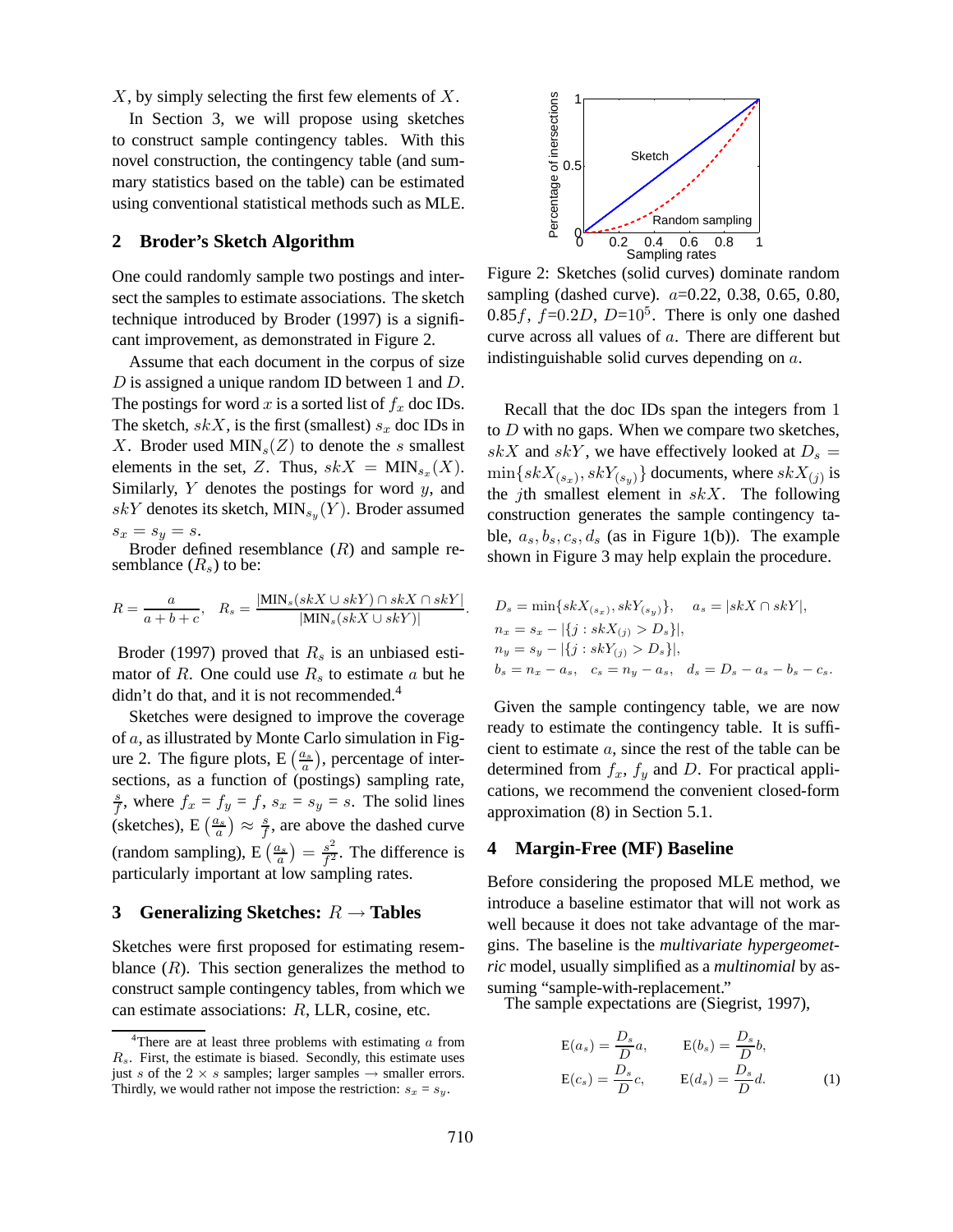

Figure 3: (a): The two sketches,  $skX$  and  $skY$ (larger shaded box), are used to construct a sample contingency table:  $a_s, b_s, c_s, d_s$ . skX consists of the first  $s_x = 7$  doc IDs in X, the postings for word x. Similarly,  $skY$  consists of the first  $s_y = 7$ doc IDs in  $Y$ , the postings for word  $y$ . There are 11 doc IDs in both X and Y, and  $a = 5$  doc IDs in the intersection:  $\{4, 15, 19, 24, 28\}$ . (a) shows that  $D_s = \min(18, 21) = 18$ . Doc IDs 19 and 21 are excluded because we cannot determine if they are in the intersection or not, without looking outside the box. As it turns out, 19 is in the intersection and 21 is not. (b) enumerates the  $D_s = 18$  documents, showing which documents contain  $x$  (small circles) and which contain  $y$  (small squares). Both procedures, (a) and (b), produce the same sample contingency table:  $a_s = 2$ ,  $b_s = 5$ ,  $c_s = 3$  and  $d_s = 8$ .

The margin-free estimator and its variance are

$$
\hat{a}_{MF} = \frac{D}{D_s} a_s
$$
,  $Var(\hat{a}_{MF}) = \frac{D}{D_s} \frac{1}{\frac{1}{a} + \frac{1}{D-a}} \frac{D - D_s}{D - 1}$ . (2)

For the multinomial simplification, we have

$$
\hat{a}_{MF,r} = \frac{D}{D_s} a_s, \quad \text{Var}(\hat{a}_{MF,r}) = \frac{D}{D_s} \frac{1}{\frac{1}{a} + \frac{1}{D-a}}.
$$
 (3)

where "r" indicates "sample-with-replacement."

The term  $\frac{D-D_s}{D-1} \approx \frac{D-D_s}{D}$  is often called the "finite-sample correction factor" (Siegrist, 1997).

### **5 The Proposed MLE Method**

The task is to estimate the contingency table from the samples, the margins and  $D$ . We would like to use a maximum likelihood estimator for the most probable a, which maximizes the (full) likelihood (probability mass function, PMF)  $P(a_s, b_s, c_s, d_s; a)$ . Unfortunately, we do not know the exact expression for  $P(a_s, b_s, c_s, d_s; a)$ , but we do know the conditional probability  $P(a_s, b_s, c_s, d_s|D_s; a)$ . Since the doc IDs are uniformly random, sampling the first  $D<sub>s</sub>$  contiguous documents is statistically equivalent to randomly sampling  $D_s$  documents from the corpus. Based on this key observation and Figure 3, *conditional* on  $D_s$ ,  $P(a_s, b_s, c_s, d_s | D_s; a)$  is the PMF of a two-way sample contingency table.

We factor the full likelihood into:

$$
P(as, bs, cs, ds; a) = P(as, bs, cs, ds | Ds; a) \times P(Ds; a).
$$

 $P(D_s; a)$  is difficult. However, since we do not expect a strong dependency of  $D_s$  on a, we maximize the partial likelihood instead, and assume that is good enough. An example of partial likelihood is the Cox proportional hazards model in survival analysis (Venables and Ripley, 2002, Section 13.3) .

Our partial likelihood is

$$
P(a_s, b_s, c_s, d_s | D_s; a) = \frac{\binom{a}{a_s} \binom{f_x - a}{b_s} \binom{f_y - a}{c_s} \binom{D - f_x - f_y + a}{d_s}}{\binom{D}{D_s}}
$$
  
 
$$
\propto \prod_{i=0}^{a_s - 1} (a - i) \times \prod_{i=0}^{b_s - 1} (f_x - a - i) \times \prod_{i=0}^{c_s - 1} (f_y - a - i)
$$
  
 
$$
\times \prod_{i=0}^{d_s - 1} (D - f_x - f_y + a - i), \tag{4}
$$

where  $\binom{n}{m}$  $\binom{n}{m} = \frac{n!}{m!(n-m)!}$ . " $\propto$ " is "proportional to."

We now derive an MLE for (4), a result that was not previously known, to the best of our knowledge. Let  $\hat{a}_{MLE}$  maximizes  $\log P(a_s, b_s, c_s, d_s|D_s; a)$ :

$$
\sum_{i=0}^{a_s-1} \log(a-i) + \sum_{i=0}^{b_s-1} \log(f_x - a - i)
$$
  
+ 
$$
\sum_{i=0}^{c_s-1} \log(f_y - a - i) + \sum_{i=0}^{d_s-1} \log(D - f_x - f_y + a - i),
$$

whose first derivative,  $\frac{\partial \log P(a_s, b_s, c_s, d_s | D_s; a)}{\partial a}$ , is

$$
\sum_{i=0}^{a_s-1} \frac{1}{a-i} - \sum_{i=0}^{b_s-1} \frac{1}{f_x - a - i} - \sum_{i=0}^{c_s-1} \frac{1}{f_y - a - i}
$$
  
+ 
$$
\sum_{i=0}^{d_s-1} \frac{1}{D - f_x - f_y + a - i}.
$$
 (5)

Since the second derivative,  $\frac{\partial^2 \log P(a_s, b_s, c_s, d_s | D_s; a)}{\partial a^2}$ , is negative, the log likelihood function is concave, hence has a unique maximum. One could numerically solve (5) for  $\frac{\partial \log P(a_s, b_s, c_s, d_s | D_s; a)}{\partial a} = 0$ . However, we derive the exact solution using the following updating formula from (4):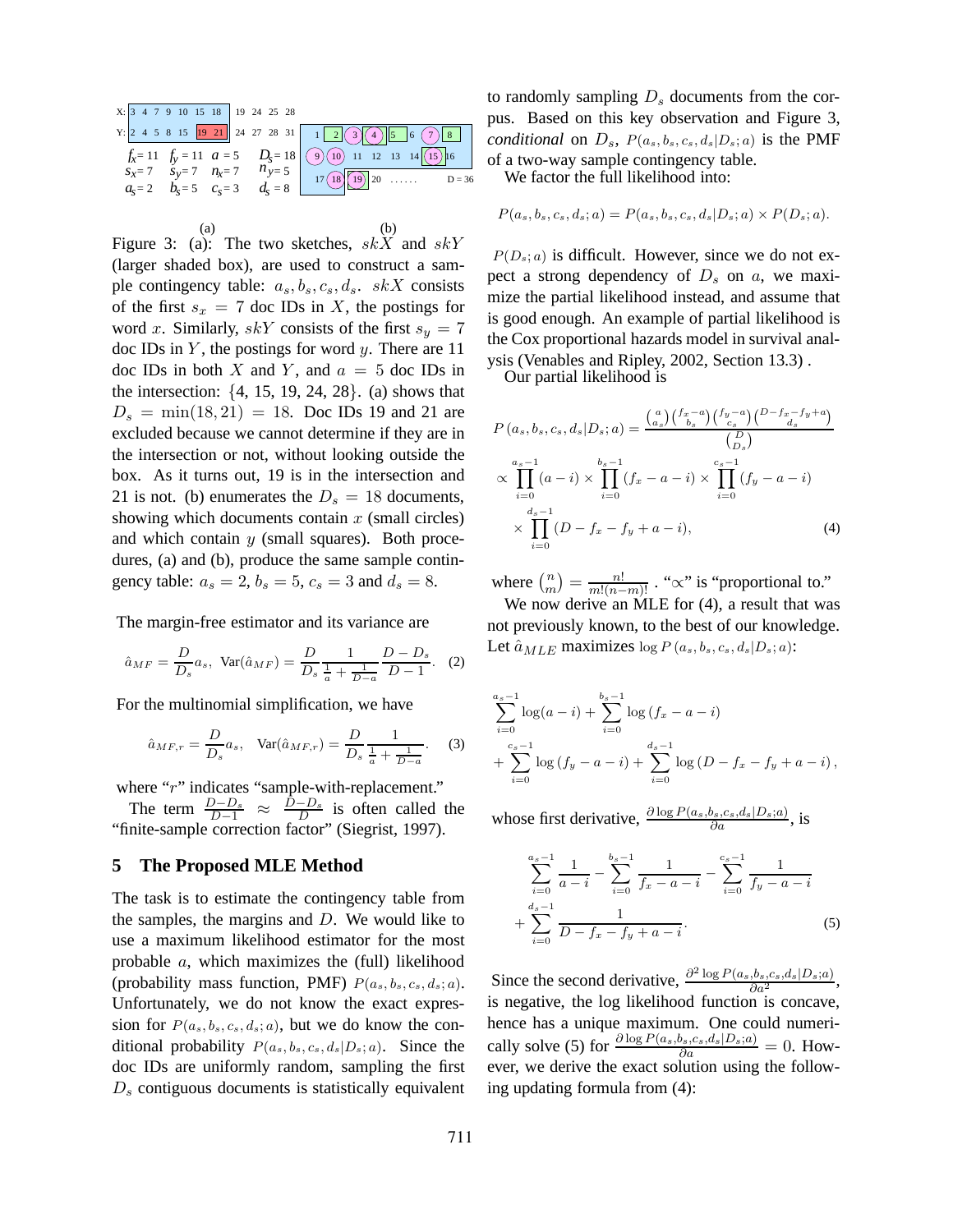$$
P(a_s, b_s, c_s, d_s | D_s; a) = P(a_s, b_s, c_s, d_s | D_s; a - 1) \times
$$
  

$$
\frac{f_x - a + 1 - b_s}{f_x - a + 1} \frac{f_y - a + 1 - c_s}{f_y - a + 1} \frac{D - f_x - f_y + a}{D - f_x - f_y + a - d_s}
$$
  

$$
\frac{a}{a - a_s} = P(a_s, b_s, c_s, d_s | D_s; a - 1) \times g(a).
$$
 (6)

Since our MLE is unique, it suffices to find  $\alpha$  from  $g(a) = 1$ , which is a cubic function in a.

#### **5.1 A Convenient Practical Approximation**

Rather than solving the cubic equation for the exact MLE, the following approximation may be more convenient. Assume we sample  $n_x = a_s + b_s$  from X and obtain  $a_s$  co-occurrences without knowledge of the samples from  $Y$ . Further assuming "samplewith-replacement,"  $a_s$  is then binomially distributed,  $a_s \sim \text{Binom}(n_x, \frac{a}{f_a})$  $\frac{a}{f_x}$ ). Similarly, assume  $a_s \sim$ Binom $(n_y, \frac{a}{f_y})$  $\frac{a}{f_y}$ ). Under these assumptions, the PMF of  $a_s$  is a product of two binomial PMFs:

$$
\binom{f_x}{n_x} \left(\frac{a}{f_x}\right)^{a_s} \left(\frac{f_x-a}{f_x}\right)^{b_s} \binom{f_y}{n_y} \left(\frac{a}{f_y}\right)^{a_s} \left(\frac{f_y-a}{f_y}\right)^{c_s} \propto a^{2a_s} \left(f_x-a\right)^{b_s} \left(f_y-a\right)^{c_s}.
$$
\n(7)

Setting the first derivative of the logarithm of (7) to be zero, we obtain  $\frac{2a_s}{a} - \frac{b_s}{f_x - a} - \frac{c_s}{f_y - a} = 0$ , which is quadratic in a and has a solution:

$$
\hat{a}_{MLE,a} = \frac{f_x (2a_s + c_s) + f_y (2a_s + b_s)}{2 (2a_s + b_s + c_s)} - \frac{\sqrt{(f_x (2a_s + c_s) - f_y (2a_s + b_s))^2 + 4f_x f_y b_s c_s}}{2 (2a_s + b_s + c_s)}.
$$
 (8)

Section 6 shows that  $\hat{a}_{MLE,a}$  is very close to  $\hat{a}_{MLE}$ .

### **5.2 Theoretical Evaluation: Bias and Variance**

How good are the estimates? A popular metric is mean square error (MSE): MSE $(\hat{a}) = E(\hat{a} - a)^2 =$ Var  $(\hat{a})$  +Bias<sup>2</sup>  $(\hat{a})$ . If  $\hat{a}$  is unbiased, MSE $(\hat{a})$  =Var  $(\hat{a})$  =  $SE<sup>2</sup>(\hat{a})$ , where SE is the standard error. Here all expectations are conditional on  $D_s$ .

Large sample theory (Lehmann and Casella, 1998, Chapter 6) says that, under "sample-withreplacement,"  $\hat{a}_{MLE}$  is asymptotically unbiased and converges to Normal with mean a and variance  $\frac{1}{I(a)}$ , where  $I(a)$ , the Fisher Information, is

$$
I(a) = -E\left(\frac{\partial^2}{\partial a^2}\log P\left(a_s, b_s, c_s, d_s | D_s; a, r\right)\right).
$$
 (9)

Under "sample-with-replacement," we have

$$
P(a_s, b_s, c_s, d_s | D_s; a, r) \propto \left(\frac{a}{D}\right)^{a_s} \times \left(\frac{f_x - a}{D}\right)^{b_s}
$$

$$
\times \left(\frac{f_y - a}{D}\right)^{c_s} \times \left(\frac{D - f_x - f_y + a}{D}\right)^{d_s},\tag{10}
$$

Therefore, the Fisher Information,  $I(a)$ , is

$$
\frac{E(a_s)}{a^2} + \frac{E(b_s)}{(f_x - a)^2} + \frac{E(c_s)}{(f_y - a)^2} + \frac{E(d_s)}{(D - f_x - f_y + a)^2}.
$$
\n(11)

We plug (1) from the margin-free model into  $(11)$ as an approximation, to obtain

$$
\text{Var}\left(\hat{a}_{MLE}\right) \approx \frac{\frac{D}{D_s} - 1}{\frac{1}{a} + \frac{1}{f_x - a} + \frac{1}{f_y - a} + \frac{1}{D - f_x - f_y + a}},\tag{12}
$$

which is  $\frac{1}{I(a)}$  multiplied by  $\frac{D-D_s}{D}$ , the "finitesample correction factor," to consider "samplewithout-replacement."

We can see that  $Var(\hat{a}_{MLE})$  is less than Var  $(\hat{a}_{MF})$  in (2). In addition,  $\hat{a}_{MLE}$  is asymptotically unbiased while  $\hat{a}_{MF}$  is no longer unbiased under margin constraints. Therefore, we expect  $\hat{a}_{MLE}$ has smaller MSE than  $\hat{a}_{MF}$ . In other words, the proposed MLE method is more accurate than the MF baseline, in terms of variance, bias and mean square error. If we know the margins, we ought to use them.

#### **5.3 Unconditional Bias and Variance**

 $\hat{a}_{MLE}$  is also unconditionally unbiased:

$$
E(\hat{a}_{MLE} - a) = E(E(\hat{a}_{MLE} - a|D_s)) \approx E(0) = 0.
$$
 (13)

The unconditional variance is useful because often we would like to estimate the errors before knowing  $D_s$  (e.g., for choosing sample sizes).

To compute the unconditional variance of  $\hat{a}_{MLE}$ , we should replace  $\frac{D}{D_s}$  with  $E\left(\frac{D}{D_s}\right)$  $\left(\frac{D}{D_s}\right)$  in (12). We resort to an approximation for  $E\left(\frac{D}{D_s}\right)$ . Note that  $skX_{(s_x)}$  is the order statistics of a discrete random variable (Siegrist, 1997) with expectation

$$
E\left(skX_{(s_x)}\right) = \frac{s_x(D+1)}{f_x+1} \approx \frac{s_x}{f_x}D. \tag{14}
$$

By Jensen's inequality, we know that

$$
E\left(\frac{D_s}{D}\right) \le \min\left(\frac{E\left(skX_{(s_x)}\right)}{D}, \frac{E\left(skY_{(s_y)}\right)}{D}\right)
$$

$$
= \min\left(\frac{s_x}{f_x}, \frac{s_y}{f_y}\right) \tag{15}
$$

$$
E\left(\frac{D}{D_s}\right) \ge \frac{1}{E\left(\frac{D_s}{D}\right)} \ge \max\left(\frac{f_x}{s_x}, \frac{f_y}{s_y}\right). \tag{16}
$$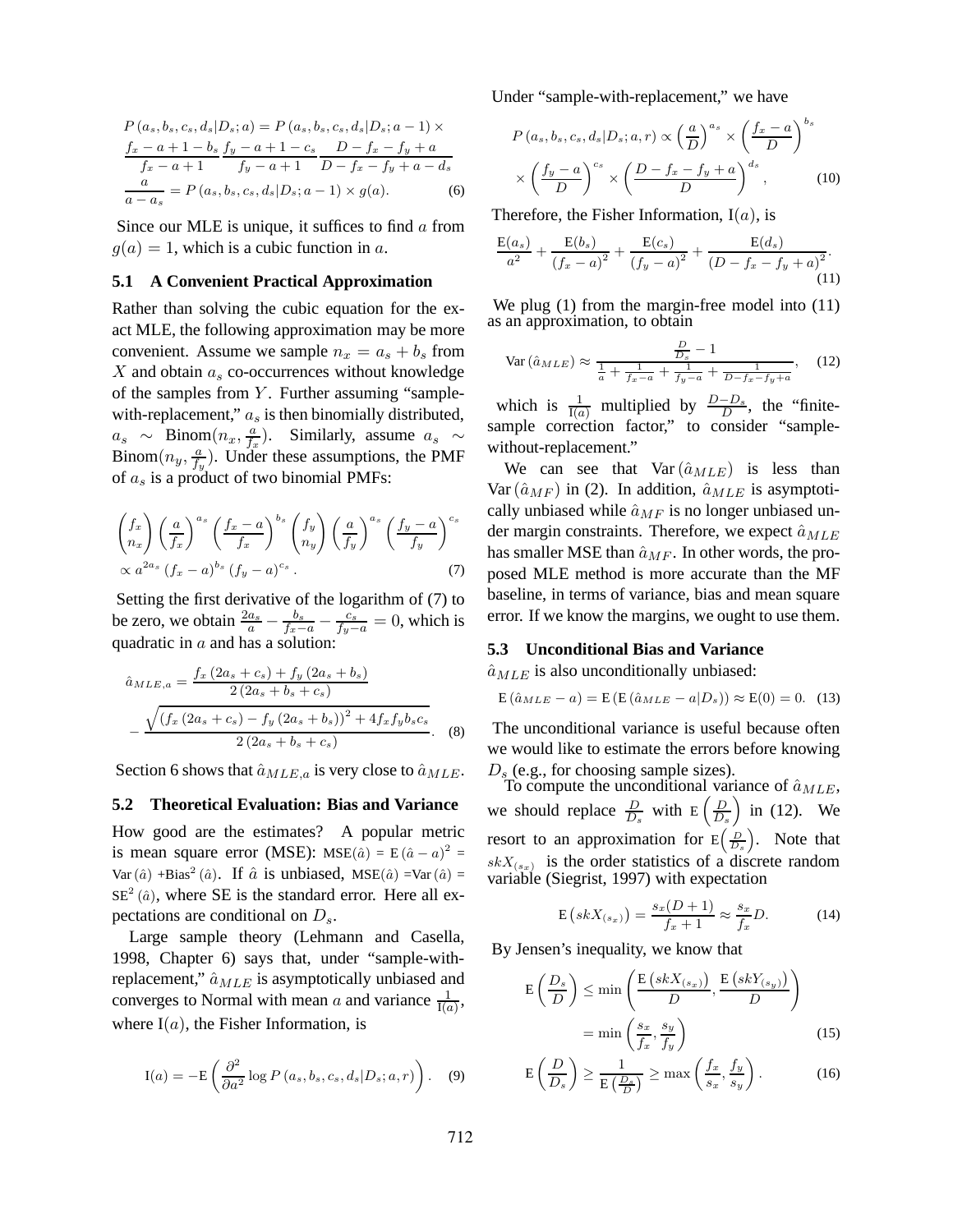Table 2: Gold standard joint frequencies, a. Document frequencies are shown in parentheses. These words are frequent, suitable for evaluating our algorithms at very low sampling rates.

|                     | <b>THIS</b> | <b>HAVE</b> | <b>HFIP</b> | <b>PROGRAM</b> |
|---------------------|-------------|-------------|-------------|----------------|
| THIS (27633)        |             | 13517       | 7221        | 3682           |
| HAVE (17396)        | 13517       |             | 5781        | 3029           |
| <b>HELP</b> (10791) | 7221        | 5781        |             | 1949           |
| PROGRAM (5327)      | 3682        | 3029        | 1949        |                |

Replacing the inequalities with equalities underestimates the variance, but only slightly.

### **5.4 Smoothing**

Although not a major emphasis here, our evaluations will show that  $\hat{a}_{MLE+S}$ , a smoothed version of the proposed MLE method, is effective, especially at low sampling rates.  $\hat{a}_{MLE+S}$  uses "addone" smoothing. Given that such a simple method is as effective as it is, it would be worth considering more sophisticated methods such as Good-Turing.

### **5.5 How Many Samples Are Sufficient?**

The answer depends on the trade-off between computation and estimation errors. One simple rule is to sample "2%." (12) implies that the standard error is proportional to  $\sqrt{D/D_s - 1}$ . Figure 4(a) plots  $\sqrt{D/D_s - 1}$  as a function of sampling rate,  $D_s/D$ , indicating a "elbow" about 2%. However, 2% is too large for high frequency words.

A more reasonable metric is the "coefficient of variation,"  $cv = \frac{SE(\hat{a})}{a}$ . At Web scale (10 billion pages), we expect that a very small sampling rate such as  $10^{-4}$  or  $10^{-5}$  will suffice to achieve a reasonable cv (e.g., 0.5). See Figure 4(b).

### **6 Evaluation**

Two sets of experiments were run on a collection of  $D = 2^{16}$  web pages, provided by MSN. The first experiment considered 4 English words shown in Table 2, and the second experiment considers 968 English words with mean  $df = 2135$  and median  $df =$ 1135. They form 468,028 word pairs, with mean co $occurrences = 188$  and median  $= 74$ .

#### **6.1 Small Dataset Monte Carlo Experiment**

Figure 5 evaluates the various estimate methods by MSE over a wide range of sampling rates. Doc IDs



(a) (b) Figure 4: How large should the sampling rate be? (a): We can sample up to the "elbow point"  $(2\%)$ , but after that there are diminishing returns. (b): An analysis based on  $cv = \frac{SE}{a} = 0.5$  suggests that we can get away with much lower sampling rates. The three curves plot the critical value for the sampling rate,  $\frac{D_s}{D}$ , as a function of corpus size, D. At Web scale,  $\overline{D} \approx 10^{10}$ , sampling rates above  $10^{-3}$  to  $10^{-5}$  satisfy cv < 0.5, at least for these settings of  $f_x$ ,  $f_y$ and a. The settings were chosen to simulate "ordinary" words. The three curves correspond to three choices of  $f_x$ :  $D/100$ ,  $D/1000$ , and  $D/10$ , 000.  $f_y = f_x/10$ ,  $a = f_y/20$ . SE is based on (12).

were randomly permuted  $10^5$  times. For each permutation we constructed sketches from the inverted index at a series of sampling rates. The figure shows that the proposed method,  $\hat{a}_{MLE}$ , is considerably better (by  $20\% - 40\%$ ) than the margin-free baseline,  $\hat{a}_{MF}$ . Smoothing is effective at low sampling rates. The recommended approximation,  $\hat{a}_{MLE,a}$ , is remarkably close to the exact solution.

Figure 6 shows agreement between the theoretical and empirical unconditional variances. Smoothing reduces variances, at low sampling rates. We used the empirical  $E\left(\frac{D}{D_S}\right)$  to compute the theoretical variances. The approximation,  $\max\left(\frac{f_x}{s_x}\right)$  $\frac{f_x}{s_x}, \frac{f_y}{s_y}$  $\frac{f_{y}}{s_{y}}\Big),$  is  $> 0.95E\left(\frac{D}{D_S}\right)$  at sampling rates  $> 0.01$ .

Figure 7 verifies that the proposed MLE is unbiased, unlike the margin-free baselines.

#### **6.2 Large Dataset Experiment**

The large experiment considers 968 English words (468,028 pairs) over a range of sampling rates. A floor of 20 was imposed on sample sizes.

As reported in Figure 8, the large experiment confirms once again that proposed method,  $\hat{a}_{MLE}$ , is considerably better than the margin-free baseline (by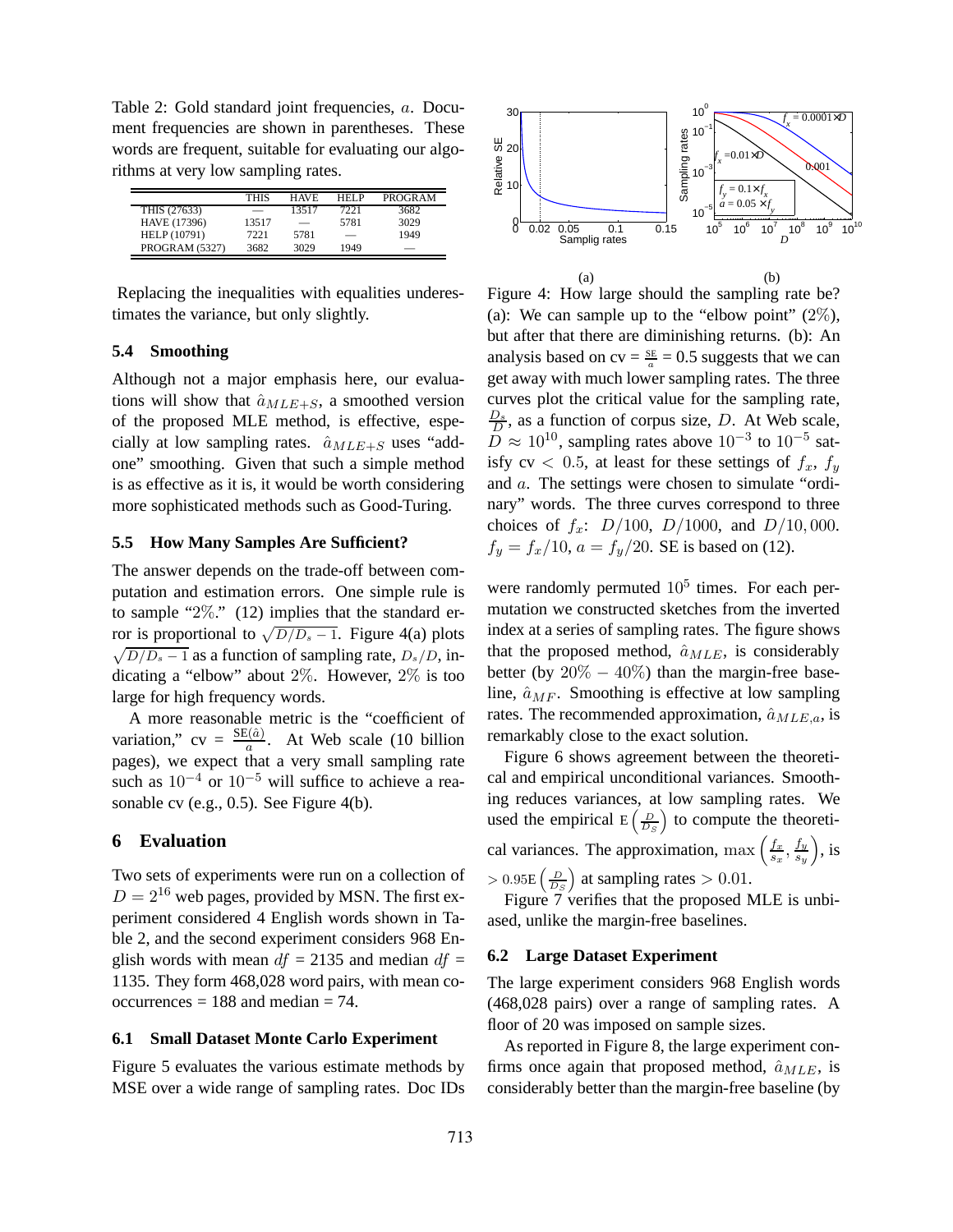

Figure 5: The proposed method,  $\hat{a}_{MLE}$  outperforms the margin-free baseline,  $\hat{a}_{MF}$ , in terms of  $\frac{\text{MSE}^{0.5}}{a}$ . The recommended approximation,  $\hat{a}_{MLE,a}$ , is close to  $\hat{a}_{MLE}$ . Smoothing,  $\hat{a}_{MLE+S}$ , is effective at low sampling rates. All methods are better than assuming independence (IND).

15% − 30%). The recommended approximation,  $\hat{a}_{MLE,a}$ , is close to  $\hat{a}_{MLE}$ . Smoothing,  $\hat{a}_{MLE+S}$ helps at low sampling rates.

# **6.3 Rank Retrieval: Top** k **Associated Pairs**

We computed a gold standard similarity cosine ranking of the 468,028 pairs using a 100% sample:  $\cos$  =  $\frac{a}{\sqrt{f_x f_y}}$ . We then compared the gold standard to rankings based on smaller samples. Figure 9(a) compares the two lists in terms of agreement in the top  $k$ . For  $3 \leq k \leq 200$ , with a sampling rate of 0.005, the agreement is consistently 70% or higher. Increasing sampling rate, increases agreement.

The same comparisons are evaluated in terms of precision and recall in Figure 9(b), by fixing the top 1% of the gold standard list but varying the top percentages of the sample list. Again, increasing sampling rate, increases agreement.



Figure 6: The theoretical and empirical variances show remarkable agreement, in terms of  $\frac{\text{SE}(\hat{a})}{a}$ . Smoothing reduces variances at low sampling rates.



Figure 7: Biases in terms of  $\frac{|E(\hat{a}) - a|}{a}$ .  $\hat{a}_{MLE}$  is practically unbiased, unlike  $\hat{a}_{MF}$ . Smoothing increases bias slightly.

### **7 Conclusion**

We proposed a novel sketch-based procedure for constructing sample contingency tables. The method bridges two popular choices: (A) sampling over documents and (B) sampling over postings. Well-understood maximum likelihood estimation (MLE) techniques can be applied to sketches (or to traditional samples) to estimate word associations. We derived an exact cubic solution,  $\hat{a}_{MLE}$ , as well as a quadratic approximation,  $\hat{a}_{MLE,a}$ . The approximation is recommended because it is close to the exact solution, and easy to compute.

The proposed MLE methods were compared empirically and theoretically to a margin-free (MF) baseline, finding large improvements. When we know the margins, we ought to use them.

Sample-based methods (MLE & MF) are often better than sample-free methods. Associations are often estimated without samples. It is popular to assume independence: (Garcia-Molina et al., 2002, Chapter 16.4), i.e.,  $\hat{a} \approx \frac{f_x f_y}{D}$  $\frac{x \, Jy}{D}$ . Independence led to large errors in our experiments.

Not unsurprisingly, there is a trade-off between computational work (space and time) and statistical